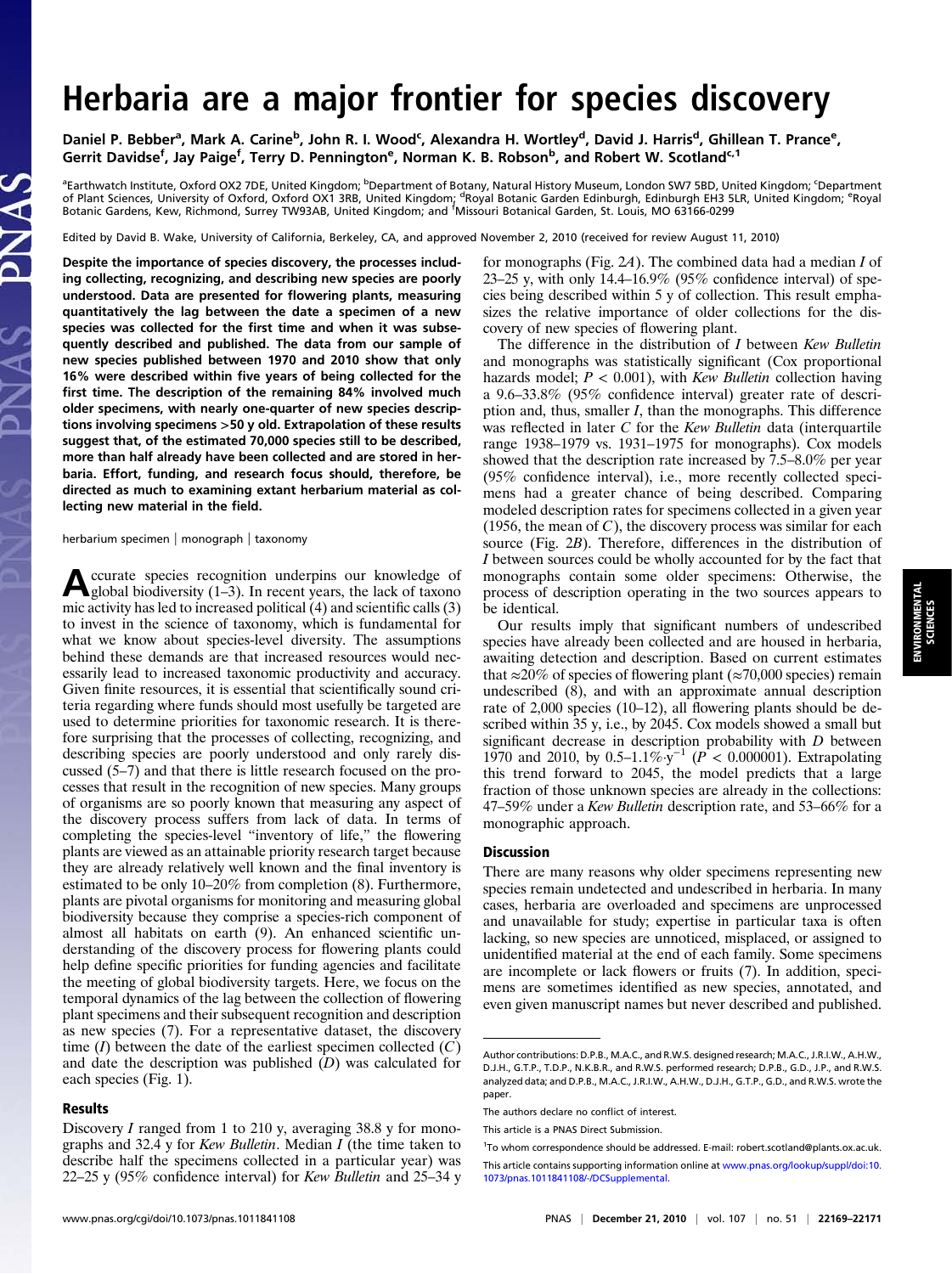

Fig. 1. Herbarium specimen of Strobilanthes frondosa first collected (C) in 1924 from Burma (Cooper 5943A), published 70 y later (D) in 1994 (24). In this example, I equals 70 y. The specimen is from the Royal Botanic Garden Edinburgh (photo courtesy of Prashant Awale).

The data discussed here shows that a large number of newly described species were found among the older specimens in different herbaria (7). Many of these species only came to light when detailed comparison of the complete range of species in a particular clade took place during the course of monographic or revisionary studies. In some cases, it is the combination of more recent collections and hitherto unrecognized older collections that together provide the geographical and morphological evidence for a new species. Our data imply that, by necessity, the way to uncover new species in herbaria is through careful and ongoing examination of all specimens across the range of a taxon, as reflected in our sources (13–17). The Chrysobalanaceae monograph demonstrates how an intensive period of taxonomic activity has a significant effect on species discovery from a combination of old and recent collections (18–20). The first part of the monograph published in 1972 (15) described 90 new species, with an average difference in the age from first collection to description of 35 y. From 1972 to 1989, when an additional 6,795 specimens were studied that had mostly been collected since 1972, an additional 63 species were described, with an average difference in the age from first collection to description of 14 y. From 1990 to 2001, an additional 38 species were described from a further 4,996 mostly new specimens, with an average difference in the age from first collection to description of 10.5 y. This reduction in discovery  $(I)$  was due to the continuing presence of a taxonomic expert who could identify new species quickly within the context of an existing sound monographic treatment. In the absence of taxonomic expertise and a sound foundation taxonomic account as written in 1972, the reduction in discovery  $(I)$ would not have been possible. For many large groups of tropical plants, such taxonomic revisions have not been carried out, which means that recognizing new species from new collections is often not possible and, therefore, discovery  $(I)$  remains high.

Our results show that collecting and publishing descriptions of new species are two distinct parts of the discovery process that are largely dissociated. Only a small number of new species are recognized at the time of being collected, and these species are usually published within a relatively short period. However, the vast majority of new species are initially unrecognized and are subsequently described from herbarium specimens, often after a considerable lapse of time. This delay is because the description and delimitation of species is a comparative exercise and, therefore, new species can be reliably recognized only by reference to other closely related species after comparison with existing herbarium collections. This feature of the discovery process emphasizes the importance of channeling adequate funds to the



Fig. 2. Fraction of specimens remaining to be discovered against discovery time (*I*), for data from Kew Bulletin (blue lines) and Monographs (red lines). For each series, the central line shows the mean and the upper and lower lines show the 95% confidence limits on the mean. (A) All data: Mean I (and 95% confidence limits) to describe half the species is 23 y (22–25 y) for Kew and 28 y (25–34 y) for Monographs. (B) Specimens collected 1956 (the mean of C), fitted using Cox proportional hazards models: Mean I (and 95% confidence limits) to describe half the species is 32 y (31–33 y) for Kew Bulletin and 31 y (29–35 y) for Monographs. Note that the scales on the abscissa in  $A$  and  $B$  differ.

world's herbaria so that they can deal with the often substantial backlog of unprocessed collections while at the same time maintaining existing collections. Crucially our results highlight the central importance of taxonomic expertise that can sort, detect, and understand morphological variation in herbarium specimens.

To document fully the world's flora will require a combination of continuing field-work targeted at undercollected localities coupled with global taxonomic syntheses of major groups to discover and describe species that have escaped detection thus far. The absence of recent global, taxonomic accounts and expertise for many large tropical groups will be a major impediment for the completion of this task. In addition, herbaria may be reservoirs of undescribed diversity for relatively heavily collected floras (5–7). When the final plant collections have been made from the more inaccessible parts of the world, herbarium cabinets will still represent a final frontier for the discovery of a large number of new species of flowering plant. This fact emphasizes the pivotal role of herbarium-based taxonomic research activity in the documentation of the world's flora and the need